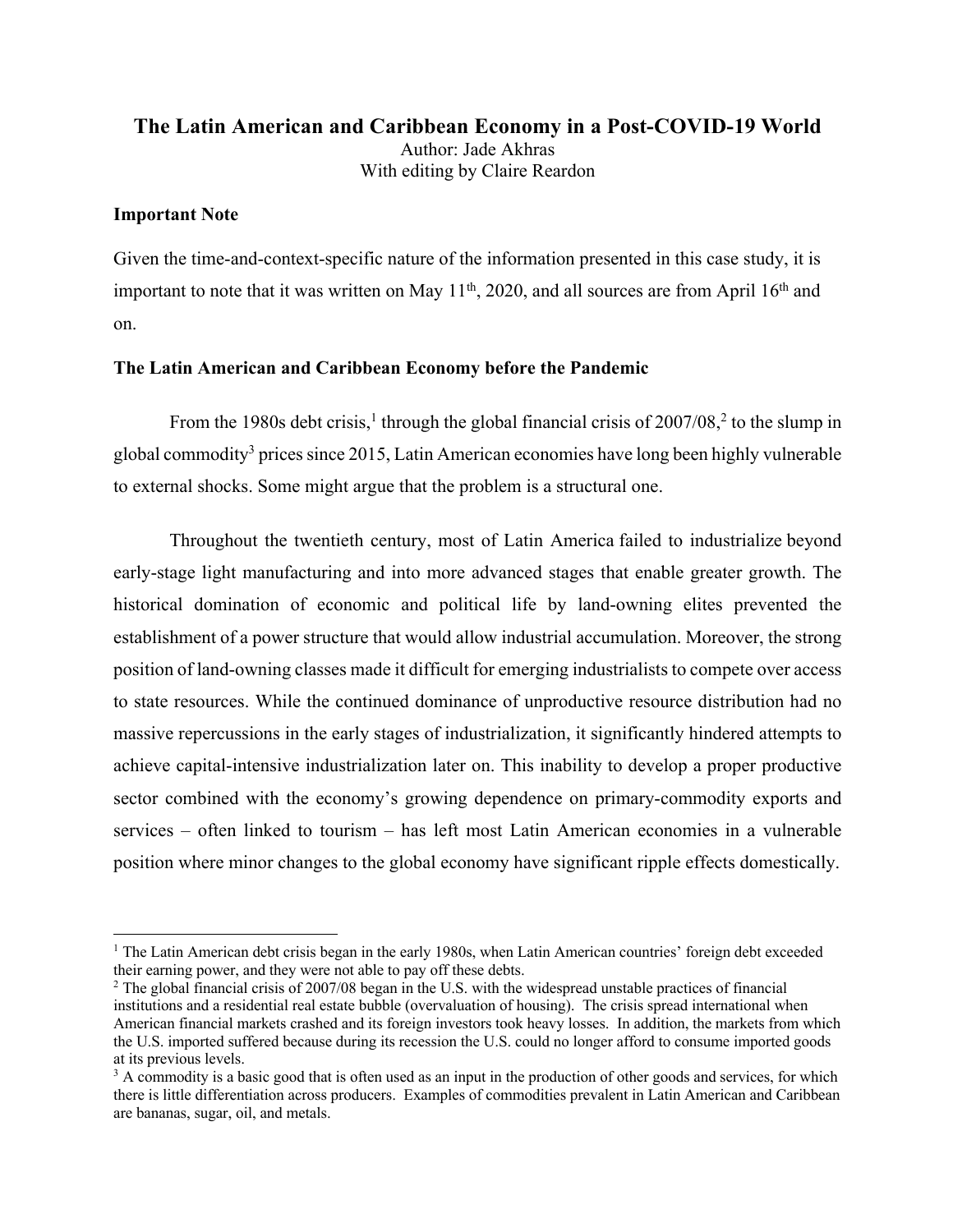The impact of COVID-19 on the global economy is clearly being felt by the Latin American and Caribbean economies. However, it is important to note that the region's economies were already in a period of economic weakness and macroeconomic vulnerability. In the decade following the global financial crisis – from 2010 to 2019 – regional GDP<sup>4</sup> growth dropped from 6% to 0.2%. In fact, the growth in the 2014-2019 period was the lowest recorded since the 1950s.

Moreover, the region has little room to increase fiscal spending currently due to high debt, rising interest payments,<sup>5</sup> and limited tax revenue. Firstly, the accumulation of fiscal deficits<sup>6</sup> in Latin America  $-2.7%$  on average in the past decade  $-$  increased the central governments' gross public debt.7 The weight of this debt is evident not just in central governments but also in nonfinancial public enterprises, $\frac{8}{3}$  which inevitably increases the pressure on fiscal policy $\frac{9}{3}$  space. These enterprises are strategically important given their size, contribution to tax revenue, and involvement in production and exports. Secondly, higher interest payments limited the resources available for development. For example, on average, interest payments rose from 1.8% of GDP to 2.5% of GDP, but health spending barely rose from 1.9% in 2010 to 2.3% in 2018. Thirdly, for Latin America and the Caribbean as a whole, fiscal space has shrunk due to limited public revenue. The revenue's stagnation stemmed from a variety of factors: the slowdown of economic activity, tax evasion, tariff<sup>10</sup> reductions amid trade liberalization efforts, the decline of international commodity prices, and increasing levels of foregone tax revenue through concessions of free zones and the maquila<sup>11</sup> sector.

<sup>&</sup>lt;sup>4</sup> Gross domestic product, or the total value of goods and services produced in a given country in one year. GDP is the most commonly used metric for the size of a nation's economy.

<sup>&</sup>lt;sup>5</sup> Interest is the charge for borrowing money, usually expressed as an annual percent of the amount borrowed. For borrowing countries, this is owed to international purchasers of their debt or, especially for developing nations or unstable markets, international financial institutions such as the World Bank and International Monetary Fund (IMF). Latin American and Caribbean countries also have access to development financing from the Inter-American Development Bank (IADB).

<sup>6</sup> What a government owes in any given year, the difference between its total income and total expenditure for the year

 $\bar{7}$  Cumulative deficit, or the total amount of what a government owes to date

<sup>&</sup>lt;sup>8</sup> A business firm solely or partially owned by the national government and managed through a public authority <sup>9</sup> One component of economic policy, comprising government action – adjustments in tax rates and public spending

levels

 $10$  A tax imposed by one country on the goods and services imported from another country

 $11$  A maquiladora, or maquila, is a company that allows factories to be largely duty free and tariff-free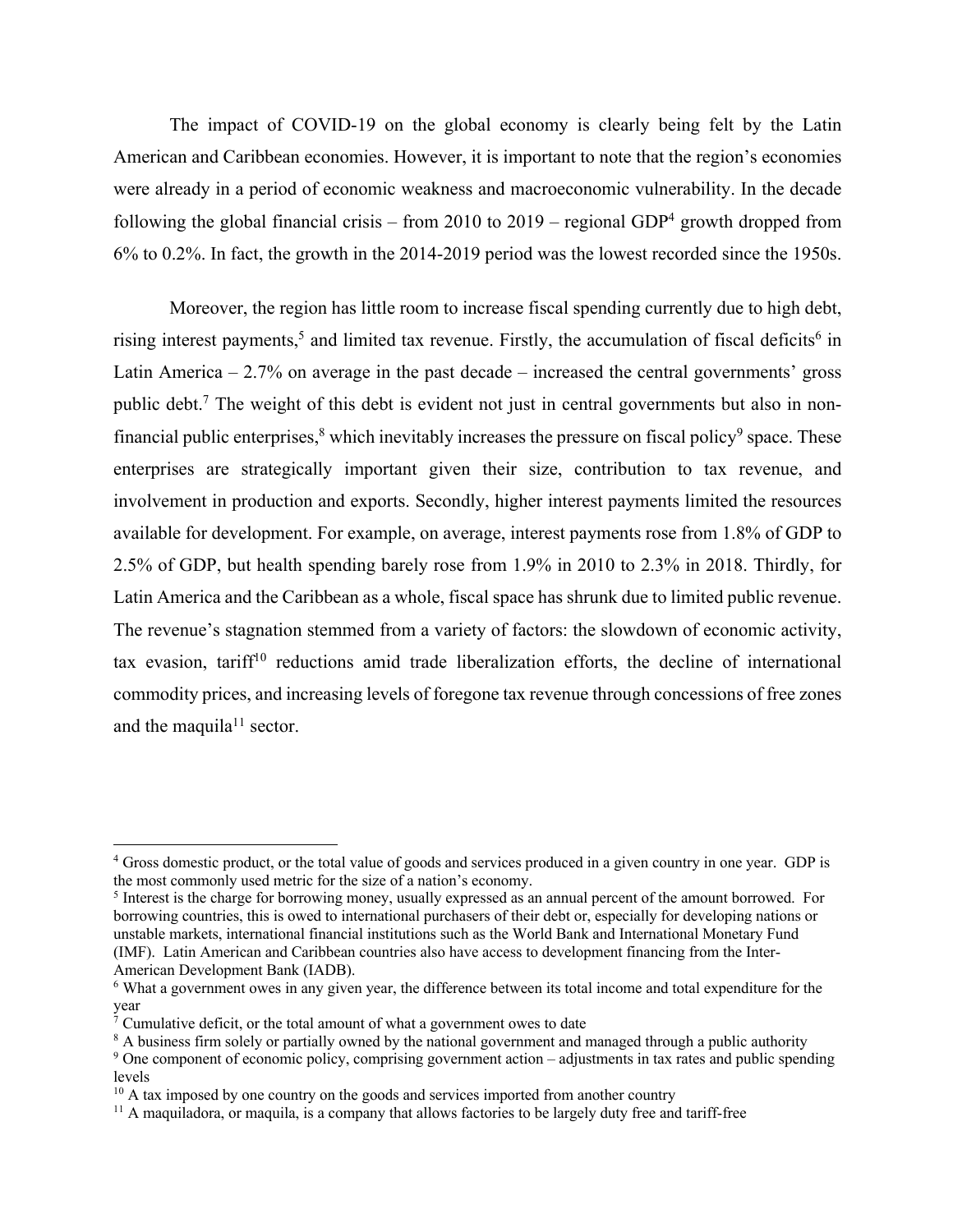Furthermore, the region's central banks' efforts to stimulate aggregate demand<sup>12</sup> have resulted in historically low interest rates, but with little effect thus far.13 Aiming to lower lending rates and boost domestic credit, the monetary authorities focused on increasing liquidity<sup>14</sup> by cutting monetary policy rates and expanding monetary aggregates. These efforts were complemented by interventions in foreign-exchange markets in order to mitigate external account deficits and exchange-rate pressures.<sup>15</sup> Despite the efforts, lending rates remained broadly stable and credit to the private sector contracted in real terms (see figure 5). The lack of results reflects how difficult it is for monetary policy to soften the impact of low growth on credit risk<sup>16</sup> and agents' willingness to increase their consumption and investment. Or to put it simpler, international and domestic individuals and businesses don't want to invest in a low-growth economy (because returns will be low), and citizens of a low-growth economy don't have the money for high consumption spending. It is also important to note that high level of private sector debt – households and private non-financial firms – have impacted the policy's effectiveness.

# **COVID-19 Enters the Region and its Response**

The novel coronavirus landed in Latin America and the Caribbean on February 26<sup>th</sup> after a São Paulo resident returned from a business trip in Northern Italy, ill. Since then, the disease has spread to every country in the region. Latin American and Caribbean countries have a total of approximately 260,000 confirmed cases. The death toll has climbed to around 14,000. Countries across the region have taken an array of actions to tackle the economic and social consequences of the pandemic.

<sup>&</sup>lt;sup>12</sup> Total demand for final goods and services produced by an economy, measured by the total amount of money exchanged for those goods and services

<sup>&</sup>lt;sup>13</sup> Central banks indirectly control the supply of money in an economy, not by printing bills, but by changing reserve requirements for banks, by indirectly setting interest rates to either encourage or discourage lending and borrowing, and by buying and selling government bonds. Increasing the money supply usually brings about an increase in GDP, so during a recession, a central bank will lower reserve requirements, aim for low interest rates, and/or buy government bonds. This is the other component of economic policy, called monetary policy.

<sup>&</sup>lt;sup>14</sup> Market liquidity is the degree to which a market, such as a country's stock market, allows assets to be bought and sold at transparent, stable prices. A market is considered more liquid when the difference between the prices buyers are willing to pay and the prices sellers are willing to accept is small.

 $<sup>15</sup>$  A current account deficit occurs when the value of a country's imports exceeds the value of its exports. A country</sup> can use the foreign exchange market to reduce this by selling its currency (increasing the supply to drive down the price, or exchange rate) so that it's cheaper for other nations to import its goods. This is called currency devaluation.

<sup>&</sup>lt;sup>16</sup> The possibility of loss resulting from a borrower's failure to repay a loan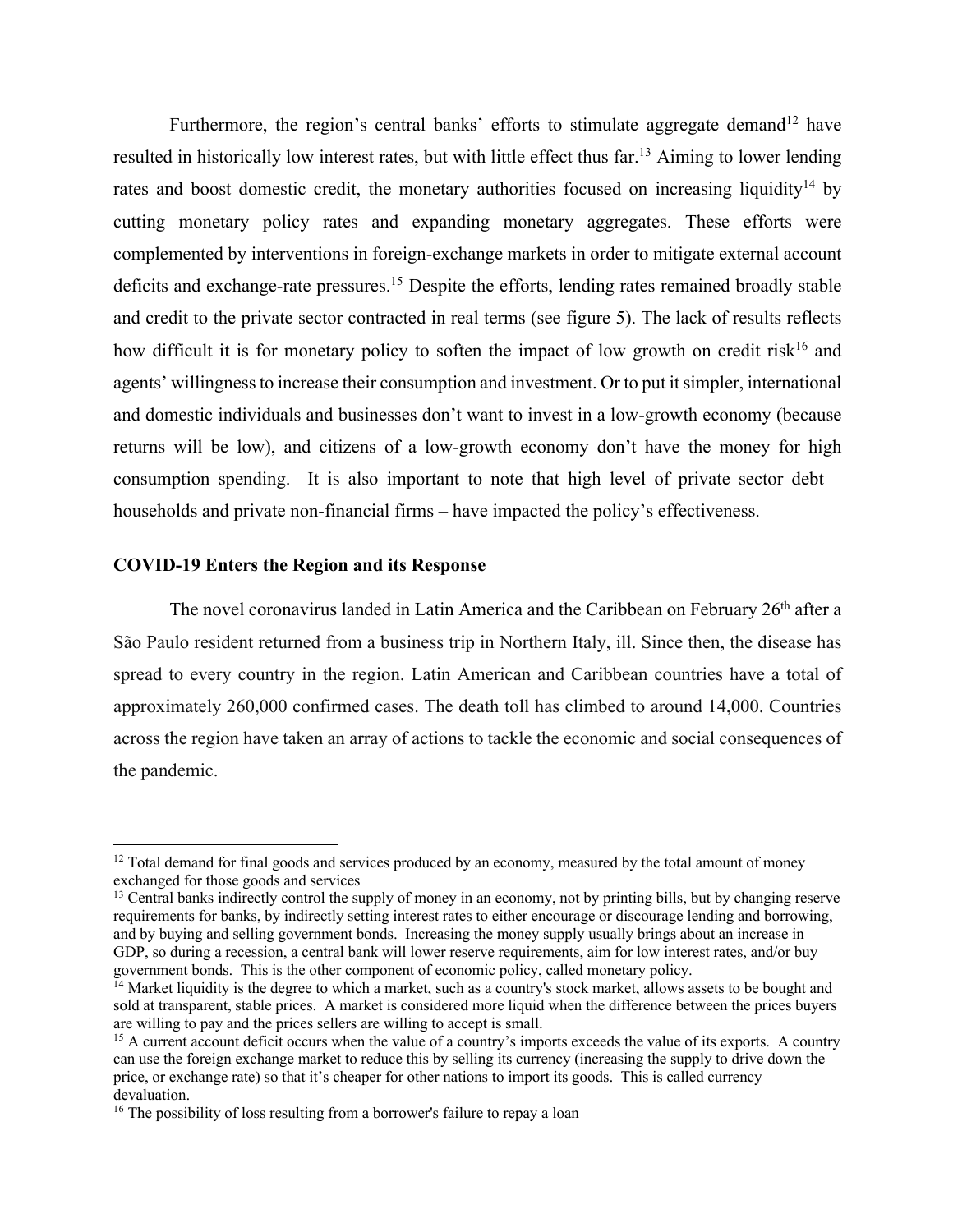*For country-specific responses and daily-updated case and death reports for the region, please visit this website by the American Society/ Council of the Americas*.

Latin American and Caribbean countries have taken immediate measures to contain the virus, protect the workforce, and guarantee household income. Some of these measures include travel restrictions (both to and from the country) and monitoring of travelers, flight bans and border closures, distance learning and homeschooling, total or partial quarantine with working arrangements, and social distancing with closure of restaurants, bars, cinemas, the encouragement of teleworking and reducing office hours. Measures also aim to strengthen health sector capacity given that the health infrastructure across the region is fragmented and insufficient. On average, there are just over 2 beds per 1000 people. Other measures seek to protect the workforce and reduce the social impact on people with lowest incomes through wage support to offset loss of income via advance payments, strengthening unemployment benefits, and the suspension or reduction or payments for water, gas or electricity services. Several measures target small to mid-size enterprise (SMEs), other companies, and the informal sector aim to provide special financial support by renegotiation and improving conditions for bank loans.

Countries have also taken monetary and fiscal measures to avoid the collapse of the economic system. Firstly, monetary authorities have taken measures to increase liquidity<sup>17</sup> by lowering legal reserve requirements<sup>18</sup> and monetary policy interest rates. However, doing so risks further destabilizing domestic currencies against the dollar thereby increasing the cost of imports;<sup>19</sup> this is a risk governments are gradually leaning into. In an effort to prevent illiquidity from turning into insolvency,20 monetary authorities have announced assistance to financial institutions, especially through short-term loans. Secondly, countries have introduced tax relief measures and applied tax exemptions for certain sectors. Thirdly, countries have increased intervention on the

<sup>&</sup>lt;sup>17</sup> Liquid assets are cash or an asset that can be readily converted into cash.

<sup>&</sup>lt;sup>18</sup> The amount of cash that banks are required to have on hand in the case of sudden withdrawals

<sup>&</sup>lt;sup>19</sup> If a country's money supply increases, its GDP will also increase, which leads to an increase in price levels (inflation). This means that the country's currency will appreciate, so goods will be more expensive to other countries and exports will decrease. However, this increase in money supply is accompanied by a lower interest rate, which means investors will move money abroad to get a higher return – a decrease in the demand for the country's currency. This lower demand means an overall depreciation of the currency relative to other currencies, which makes importing more expensive for the country.<br><sup>20</sup> This refers to the concept of accounting liquidity. An illiquidity crisis occurs when a person or business is worth

more than its debts, but its wealth is tied up in illiquid assets that would take some time to convert to cash (e.g. property). In contrast, an insolvency crisis is when "what it owes" exceeds "what it owns" – even if the entity could sell all its assets, it still wouldn't be able to pay off its debts.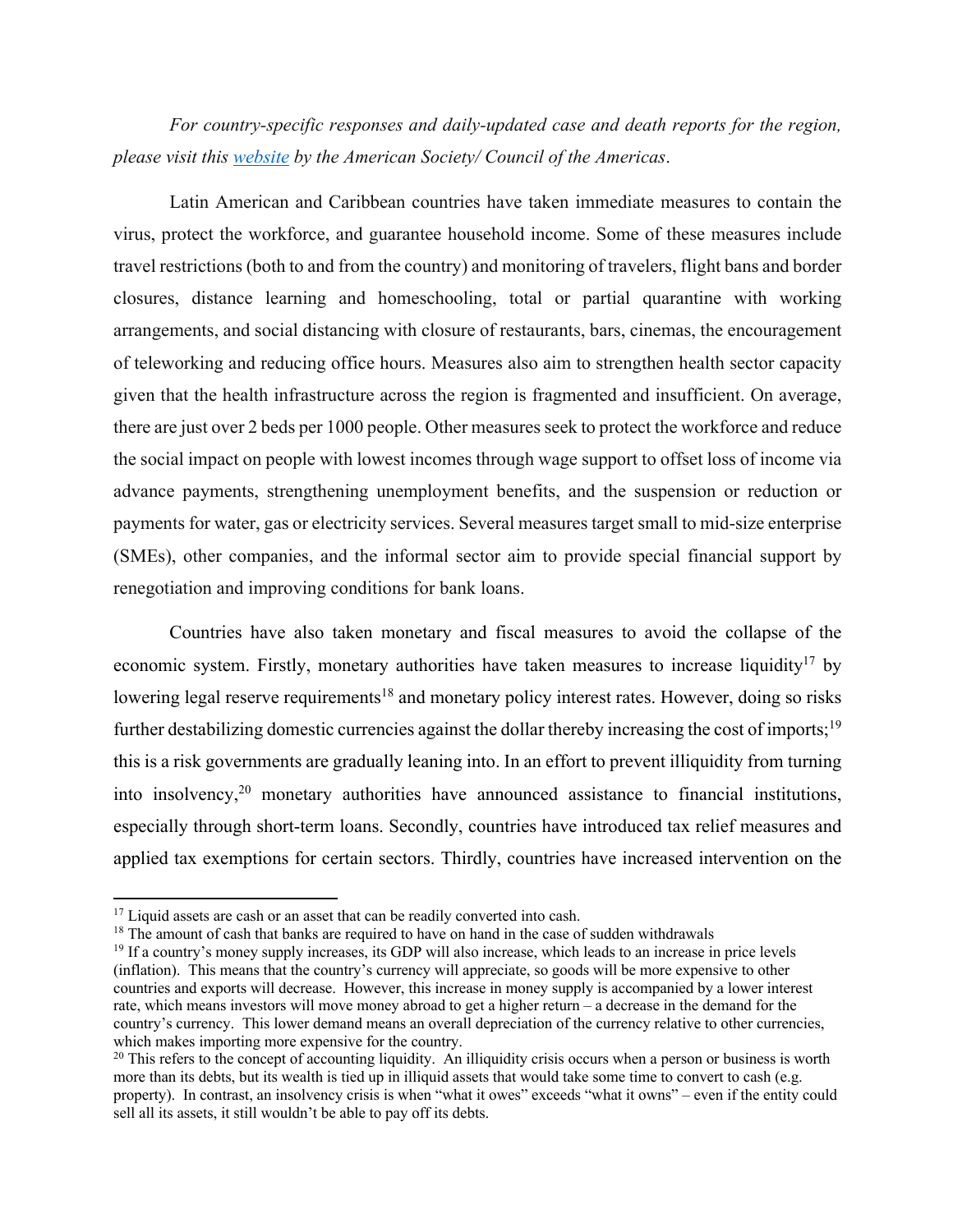foreign-exchange market, $^{21}$  not to reverse currency depreciations that have already occurred, but to mitigate volatility.<sup>22</sup> Finally, it is important to keep in mind that the fiscal stimulus measures<sup>23</sup> taken in response to the humanitarian and economic crisis will substantially widen fiscal deficits and increase debt levels in many countries. Accordingly, out of close to a 100 countries that have requested emergency funding from the International Monetary Fund, 16 of them are from Latin America and the Caribbean. Additionally, other countries in the region have requested augmentation of existing programs, such as Honduras.

# **The Impact of the Pandemic on the Latin American and Caribbean Economy**

The COVID-19 pandemic has impacted the region through a combination of domestic and international factors which is expected to lead to the most severe contraction in economic activity that the region has experienced since records began in the 1900s.

At the global level, the virus has impacted the region through five channels: reduction international trade, fall in commodity prices, lower demand for tourism services, intensification of risk aversion and worsening of global financial conditions, and reduction in remittances. To begin with, the volume of world trade has plummeted: the World Trade Organization estimates a fall of anywhere between 13% and 32% in 2020. The volume of global trade was following a decreasing trend before the pandemic; it was mostly due to the build-up of trade barriers since early 2018 and its effect on global value chains (GVC). This was about to change with the signing of the "phase one" agreement between China and the United States before the pandemic hit and ended the shortlived optimism. In addition to causing the disruption of GVCs, the pandemic has caused problems for China: once it resumes production, it will encounter difficulties exporting to countries that are going through the pandemic with a time lag.<sup>24</sup> This will cause one of the world trade's main players

 $21$  The global market for trading currencies, which determines determines the foreign exchange rates for every currency

 $22$  This can be done via buying and/or selling its own currency in the foreign exchange market to influence supply and demand, and therefore the price, or exchange rate.

 $23$  Fiscal stimulus measures are fiscal policy actions intended to stimulate a nation's economy, such as tax cuts or government-funded programs

<sup>&</sup>lt;sup>24</sup> The basic idea is that China faces reduced demand from Latin America and other regions that were hit by the pandemic later. So world trade is contracting as a whole because China exports in such high volumes. Perhaps this could be more directly related back to Latin America by stating directly that the region, which was hit by the virus later than Asia, Europe, and the U.S., imports a significant amount of capital goods, consumer goods, electronics, etc. from China. At the same time, the reverse is true. Latin America is facing reduced demand for its commodities from trade partners that have been impacted by the coronavirus (like the U.S., European countries,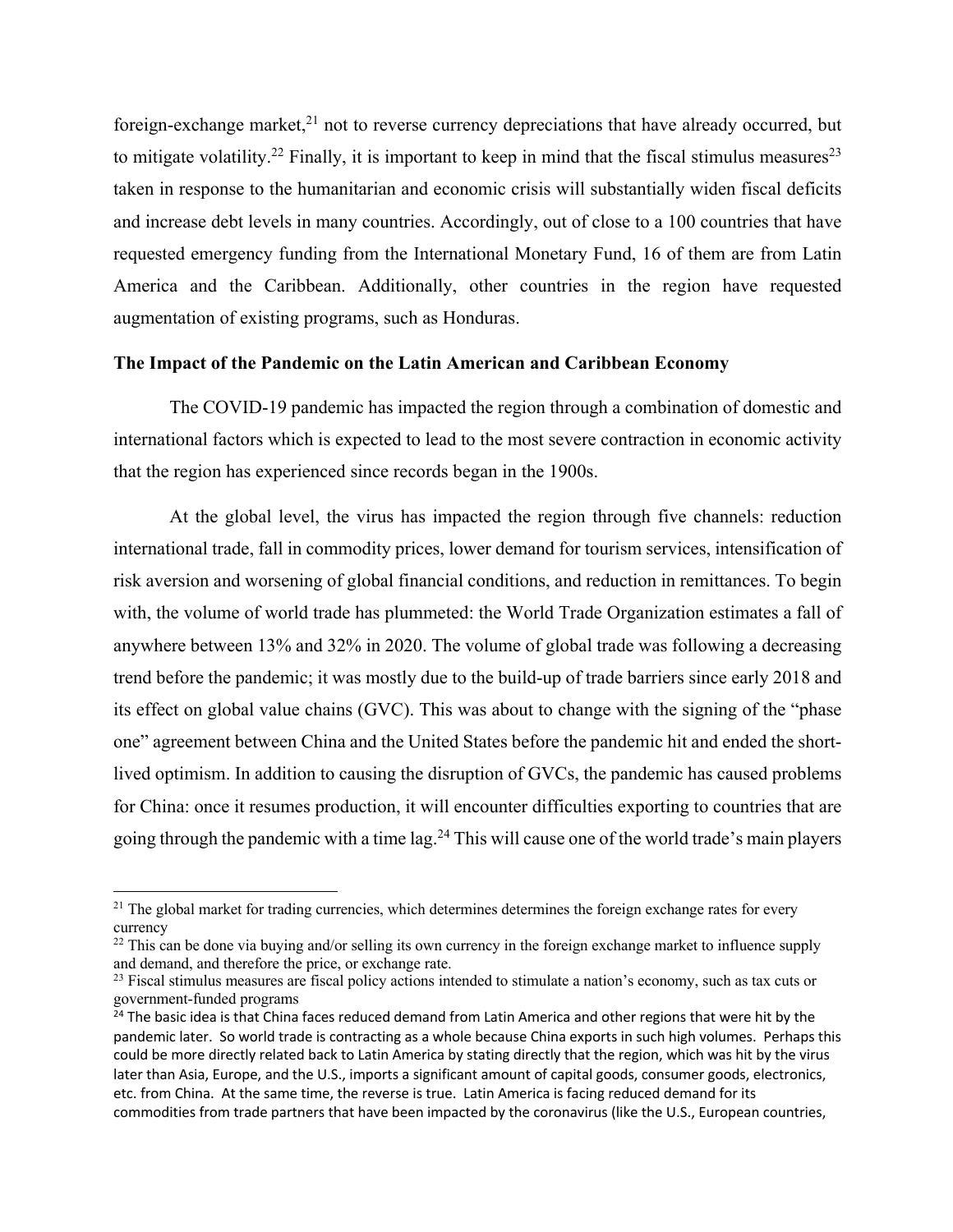to experience reduced demand for its exports, thereby amplifying the negative impact on the global volume of trade. This drop in global economic activity, especially in the United States, Europe and China, is hurting prices and trade volumes in LA and the Caribbean which are part of the GVC, through commodities. The value of the region's exports could fall by nearly 15% with an 8.8% drop in prices and a 6% decline in volume.

As previously stated, the region's economies are heavily dependent on commodity exports thereby making their economies especially vulnerable to fluctuations in commodity prices. This year alone, oil prices contracted by over 50 per cent, and they are now standing at their lowest level since 1973 (US\$ 22 per barrel). Coal prices fell by 55 per cent, the tradable value of copper decreased by 21.3 per cent, lead by 14.6 per cent, zinc by 19.4 per cent, and soy beans by 7.7 per cent. Brazil, Colombia, Mexico, Ecuador, and Venezuela are heavily dependent on oil revenues. Colombia is the world's fifth largest coal exporter, and Chile constitutes the largest copper exporter. Peru depends on copper, zinc, and lead exports. The drastic decrease in commodity prices decreases the region's value of exports which increases the trade deficit.<sup>25</sup>

The deterioration in global financial conditions is as bad as in the 2008-2009 global financial crisis. Volatility of capital flows has increased to record levels. There have been massive capital outflows<sup>26</sup> from emerging markets. Most currencies have depreciated against the dollar.<sup>27</sup> There have been sharp increases in sovereign risk.<sup>28</sup> Latin America has faced reduced financing from the World Bank and IMF (of almost \$80 billion compared to 2019), which has led to a slowdown in growth and development, which has made the region less attractive to foreign investors and thereby reduced foreign investment.

and China), which lowers commodity prices. Another reason world trade and Latin American trade are contracting.

 $25$  Every country has either a trade deficit or a trade surplus, depending on the dollar value of its imports and exports. If exports exceed imports, the nation has a trade surplus; if imports exceed exports, it has a trade deficit.

 $26$  Capital outflow is the movement of assets out of a country, often in response to economic or political instability. Capital outflow happens when foreign and domestic investors, believing that better opportunities exist abroad, sell off their holdings in a particular country.

 $^{27}$  A currency depreciates when its value compared to the value of another currency decreases. If a currency depreciates against the dollar, this means that more of that currency is required to exchange for one dollar.

<sup>&</sup>lt;sup>28</sup> Sovereign risk refers to the possibility that a national government will default on its debt or implement foreign exchange controls that will significantly reduce the value of its debt payments.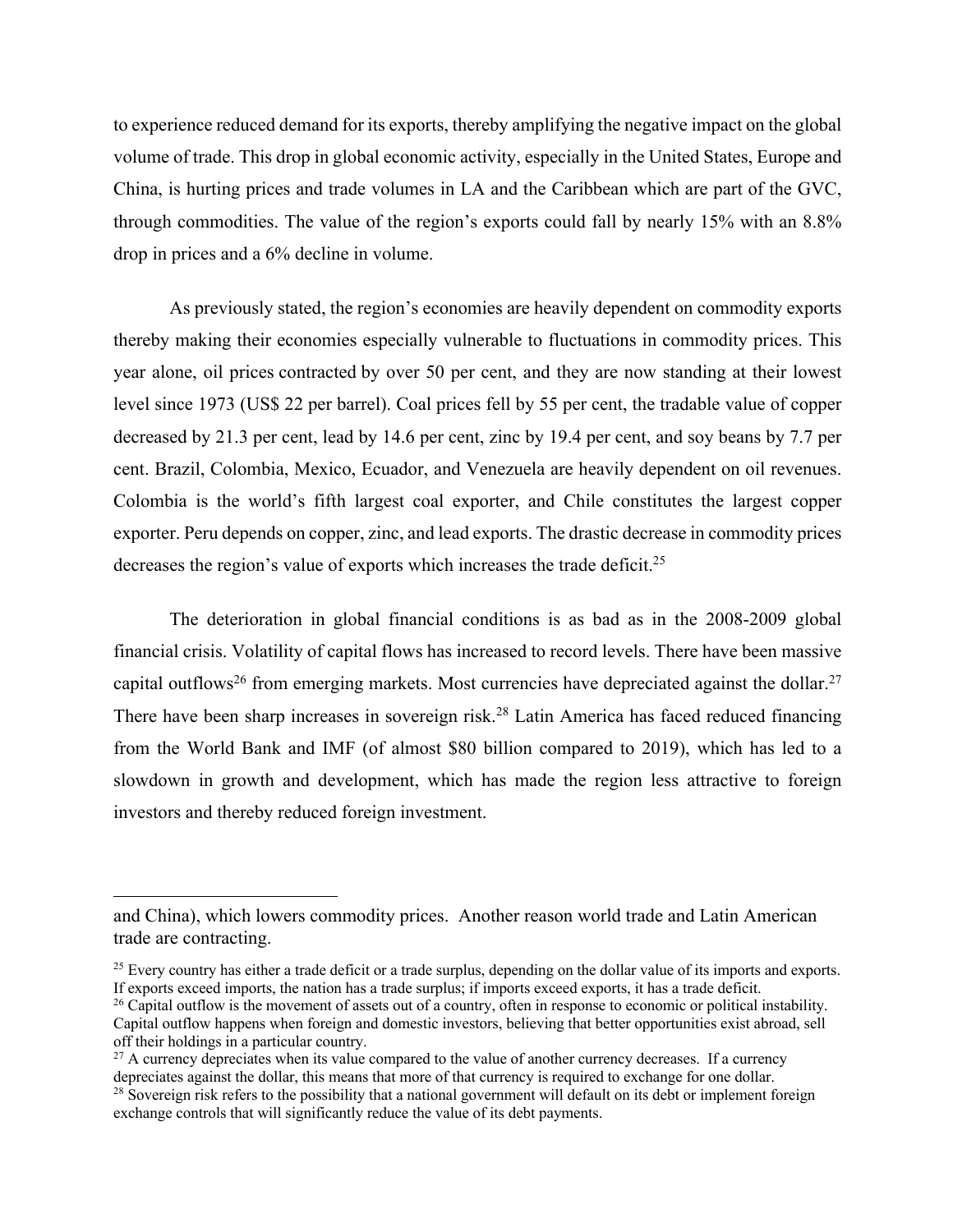Tourism is one of the most affected sectors. Its recovery will depend on how and when borders will reopen across the world. Tourist arrivals globally are expected to fall between 20- 30%. In a scenario with a 30% decrease in tourism revenues in 2020, GDP would fall by 0.8, 0.3, and 2.5 points in Mexico and Central America, the Caribbean, and South America respectively. The decline in tourism in the Caribbean will have a significant impact on employment, household incomes, and government revenues since the sector employs 2.4 million people. The effects of this decline will also be particularly felt by micro and small enterprises, which represent a significant proportion of the hotel and restaurant sector: 99% of enterprises and 77% of employment.

Remittances<sup>29</sup> to Latin America and the Caribbean could contract by 10-15% and could take between 4 and 8 years to return to levels observed in 2019. This is because in main destination countries for migrants from the region, such as the U.S., the pandemic is adversely affecting sectors that traditionally employ migrants in high numbers, such as restaurants, construction, and hotels. In several LA and Caribbean countries, these flows make a significant contribution to economic activity. Between 80% and 90% of remittances are used to cover basic needs of the recipient households. Therefore, the contraction in remittances will have a major impact on poverty and consumption in the region.

As for the domestic impact of the pandemic, this is principally due to the government-imposed quarantines. In the absence of vaccines, efforts to control the pandemic are focused on restricting the movement of people, which affects production activity to different degrees, depending on the sector. Quarantine and social isolation have led to slumps in certain sectors such as aviation, tourism, commerce, and free zones. Companies are facing substantial falls in revenue, which has led to difficulties in obtaining credit, and an increased likelihood of insolvency. Sectors may be divided into three groups, according to the degree to which they are likely to be affected by containment measures:

- The least affected: agriculture, hunting, livestock, forestry and fishing
- The moderately affected: mining and quarrying, electricity, gas and water supply, construction, financial intermediation, manufacturing industries, business and rental services, civil service, real estate, social and personal services.

<sup>&</sup>lt;sup>29</sup> Remittances are payments sent or transferred to another party, here and typically used to mean money sent by someone working abroad to family members back in her home country.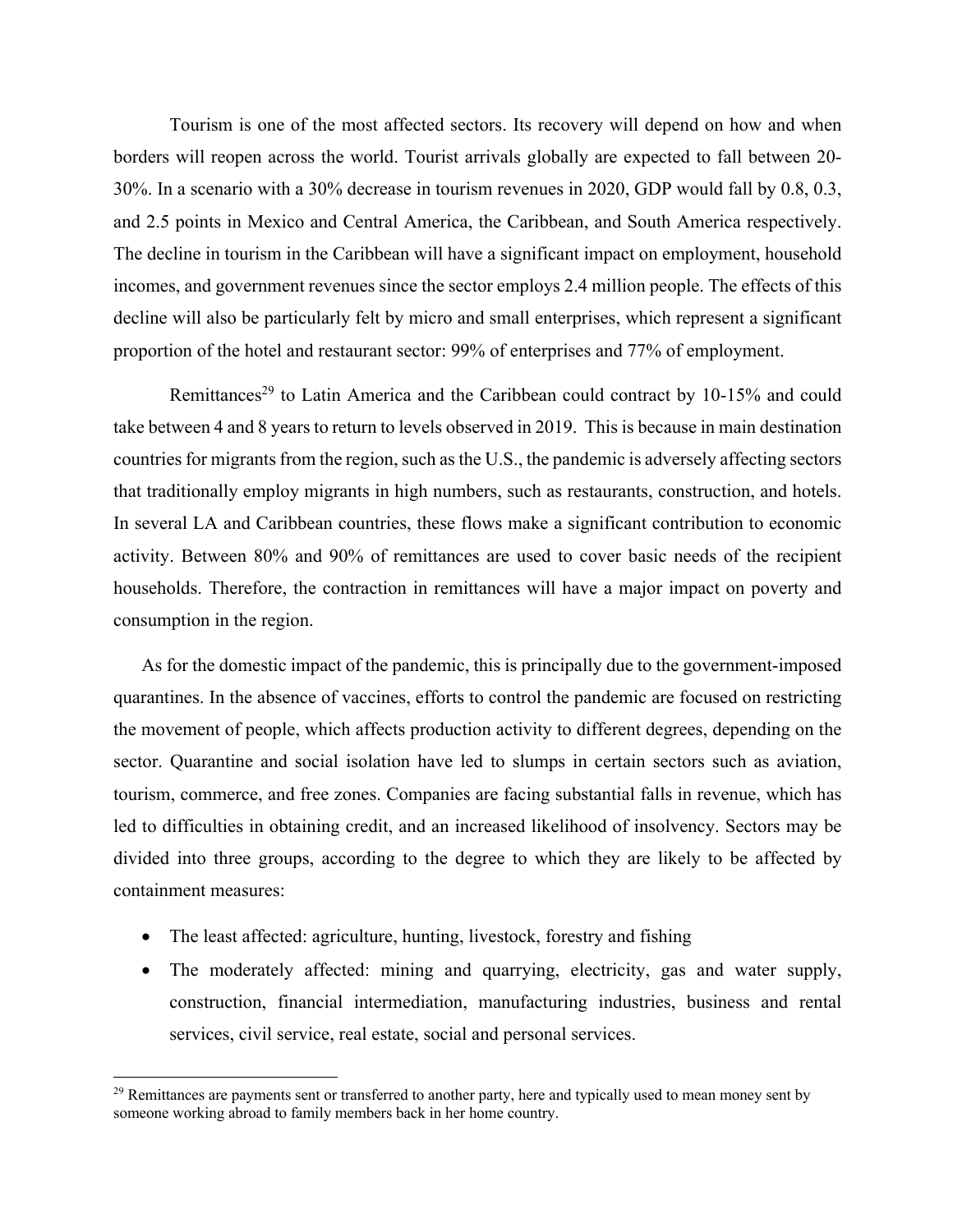• The most affected: repair of goods, hotels and restaurants, wholesale and retail, transport, storage and communications, services in general.

# **Growth Projections for 2020**

The Economic Commission for Latin America and the Caribbean (ECLAC) forecasts that the LA and Caribbean economy will contract by 5.3% in 2020, increasing the number of poor by almost 30 million. ECLAC also projects that South America will contract -5.2% because several countries will be affected by lower activity in China, an important market for their exports. The organization predicts a -2.5% contraction in the Caribbean due to reduced tourism services and a -2.3% decrease in Central America due to reduced economic activity in the US, which is its main source of remittances and its principal trading partner.

ECLAC predicts that the value of the region's exports will fall by 15%. The biggest impact will be seen in South American countries that specialize in exporting commodities and are therefore more vulnerable to a drop in their prices. The value of exports from Central America, the Caribbean and Mexico will suffer the impact of a deceleration in the United States' economy.

A significant deterioration in labor indicators is expected in 2020. The unemployment rate is seen reaching around 11.5%, marking an increase of 3.4 percentage points versus 2019 (8.1%). Thus, the number of unemployed persons in the region would rise to 37.7 million. Furthermore, any increase in employment that SMEs could provide, since they are usually responsible for more than 50% of formal employment, is stymied by the harsh impact of the pandemic on these enterprises.

The poverty rate<sup>30</sup> in the region is expected to increase to  $4.4\%$  in 2020, going from  $30.3\%$ to 34.7%. This means that almost 30 million more people will find themselves in situations of

<sup>&</sup>lt;sup>30</sup> The Economic Commission of Latin America and the Caribbean (ECLAC) measures poverty by blending two different approaches used internationally. The first is the method of food-energy intake, or the level of expenditure that allows for compliance with minimum nutritional requirements. This defines the poverty line as the expenditure associated with a basket of food that satisfies the United Nations Food and Agriculture Organization's (FAO) nutritional requirement of 2,100 calories per day (with discrepancies by age, sex, activity, etc.). The second method is the cost of basic needs, which builds upon food-energy intake by including non-food necessities. The monetary line is constructed through multiplying the food bundle by the Orshansky Coefficient (the inverse of food expenditure as a portion of total expenditure). ECLAC measures extreme poverty using the food-energy intake method and non-extreme poverty using the cost of basic needs.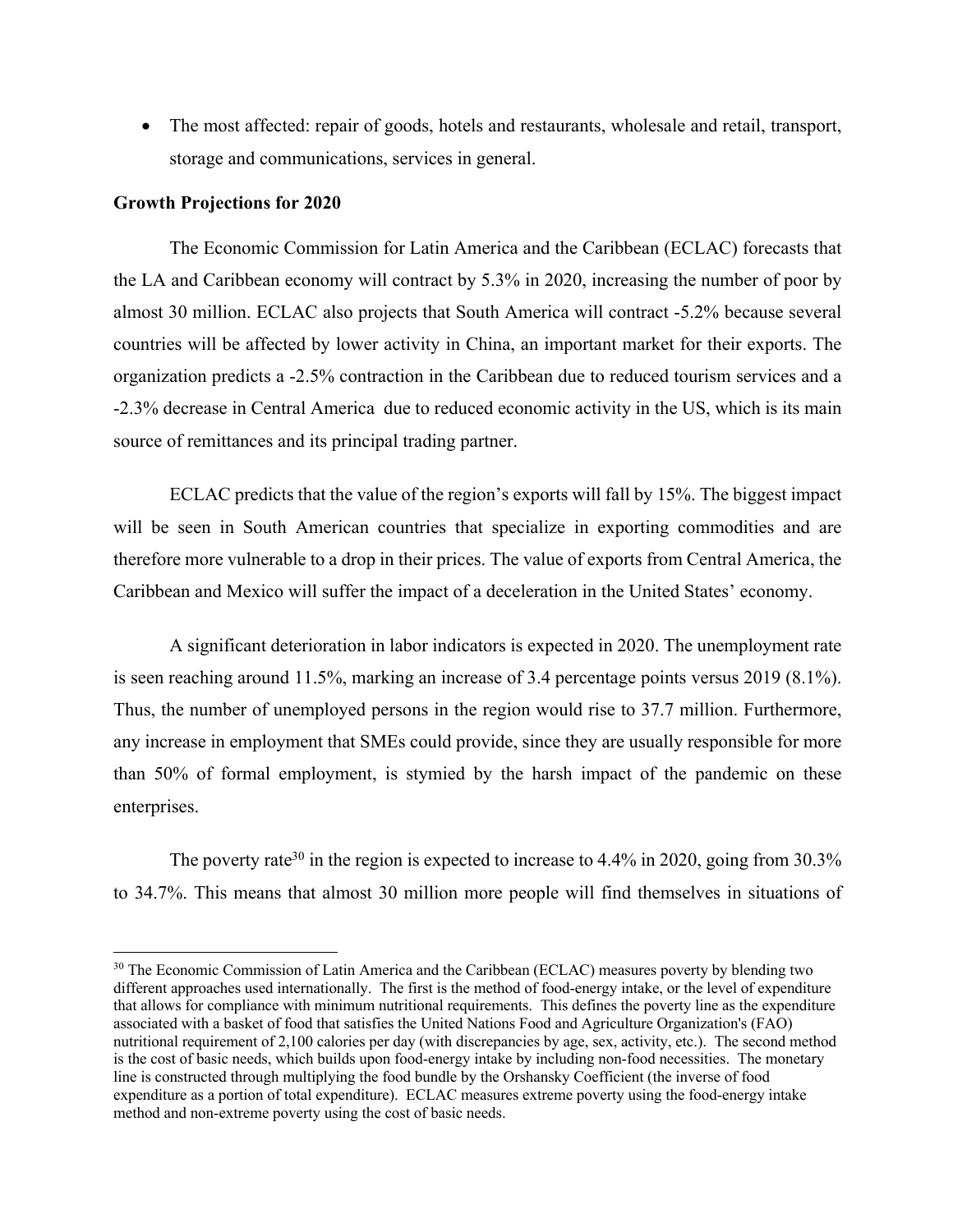poverty. Extreme poverty is expected to rise by 2.5%, rising from 11.0% to 13.5%, which entails an increase of 16 million people.

#### **The Post COVID-19 World: Structural Effects**

The COVID-19 global pandemic has drastically altered social and economic relations. Its consequences will far outlast the health crisis. According to ECLAC, it is highly likely this global crisis will accelerate changes that were already unfolding in the configuration of global production and trade. The pandemic has exposed the vulnerabilities of interdependence between countries and between firms. This may eventually lead to significant changes in the global organization of production.

First of all, it has grown increasingly apparent just how vulnerable international production networks are to unforeseen phenomena, and consequently, how much more resilient these networks have to be. For multinational corporations that are the main players in these networks, this means diversifying networks of suppliers across firms and countries, nearshoring  $3^1$ , and relocating critical processes when feasible. In the world's major economies, there are, in fact, already signs of movement in this direction.

Second of all, this crisis and its quarantining countermeasures have forced firms to adapt their internal operations. Accordingly, automation and the mass use of teleworking platforms have become more efficient, cheaper, and easier to implement. This may result in the accelerated shift towards automation in some sectors and production processes, with impacts on employment.

Third of all, the pandemic has dealt a powerful blow to multilateralism and international cooperation. This is exemplified in the export restrictions on medical and health products and foodstuffs adopted by at least 60 countries in a variety of regions. There is also an observed trend in shrinking international supply networks. Consequently, the main players in global trade governance will likely focus their efforts towards regional – instead of multilateral – agreements. The net result will not be a reversal of globalization, but a more regionalized world economy.

The impact of these global structural shifts and the consequent responses will vary between Latin American and Caribbean countries depending on the production structure of each economy,

 $31$  Transferring a business operation to locations closer to end markets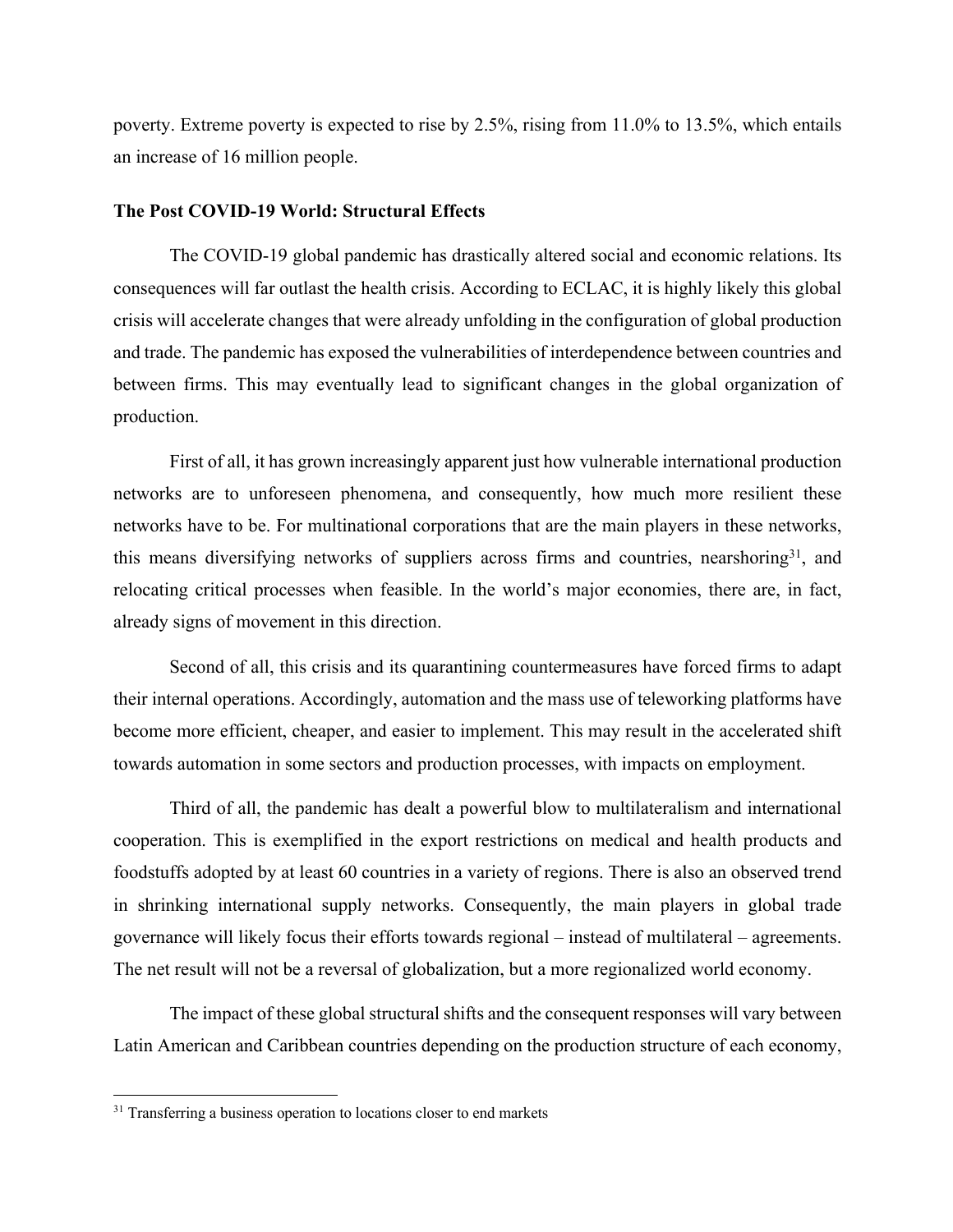on existing production capabilities, and the depths of its firms' involvement in GVCs. According to ECLAC, "as never before in the past 30 years, the region's prevailing model of engagement with the international economy —based on specialization in raw materials, assembly manufacturing and sun and sea tourism— is open to discussion today."

# **Discussion Questions**

These questions can be tackled in class, perhaps in debate form in order to stimulate discussion. Whether the students should answer these questions before or after the simulation is at the teacher's discretion.

- 1. After reading about all of the various economic challenges that the region faces, what challenge(s) do you think are the most pressing? If you were an economic minister of a particular country (You can choose!) what would you focus on in your fiscal policy? If you were head of that country's central bank, what would be your monetary policy?
- 2. Given the current global debate about health security vs economic freedom, if you were in a position of power in any Latin American or Caribbean country in the current pandemic, how would you weigh this health-economic tradeoff most politicians are currently facing?
- 3. What is the role of international organizations in helping developing countries overcome these economic hurdles? Should these organizations be able to condition the aid they give? If so, how do countries preserve their sovereignty?<sup>32</sup> Should they? (In this question, the instructor should briefly go over some organizations that handle aid, including the WorldBank, IADB, and IMF.)
- 4. Is there any realistic way that things could have unfolded differently for the region during this pandemic, keeping in mind that the end is still unwritten?

<sup>&</sup>lt;sup>32</sup> The complete power and right of a governing body over itself, free from interference of outside bodies or actors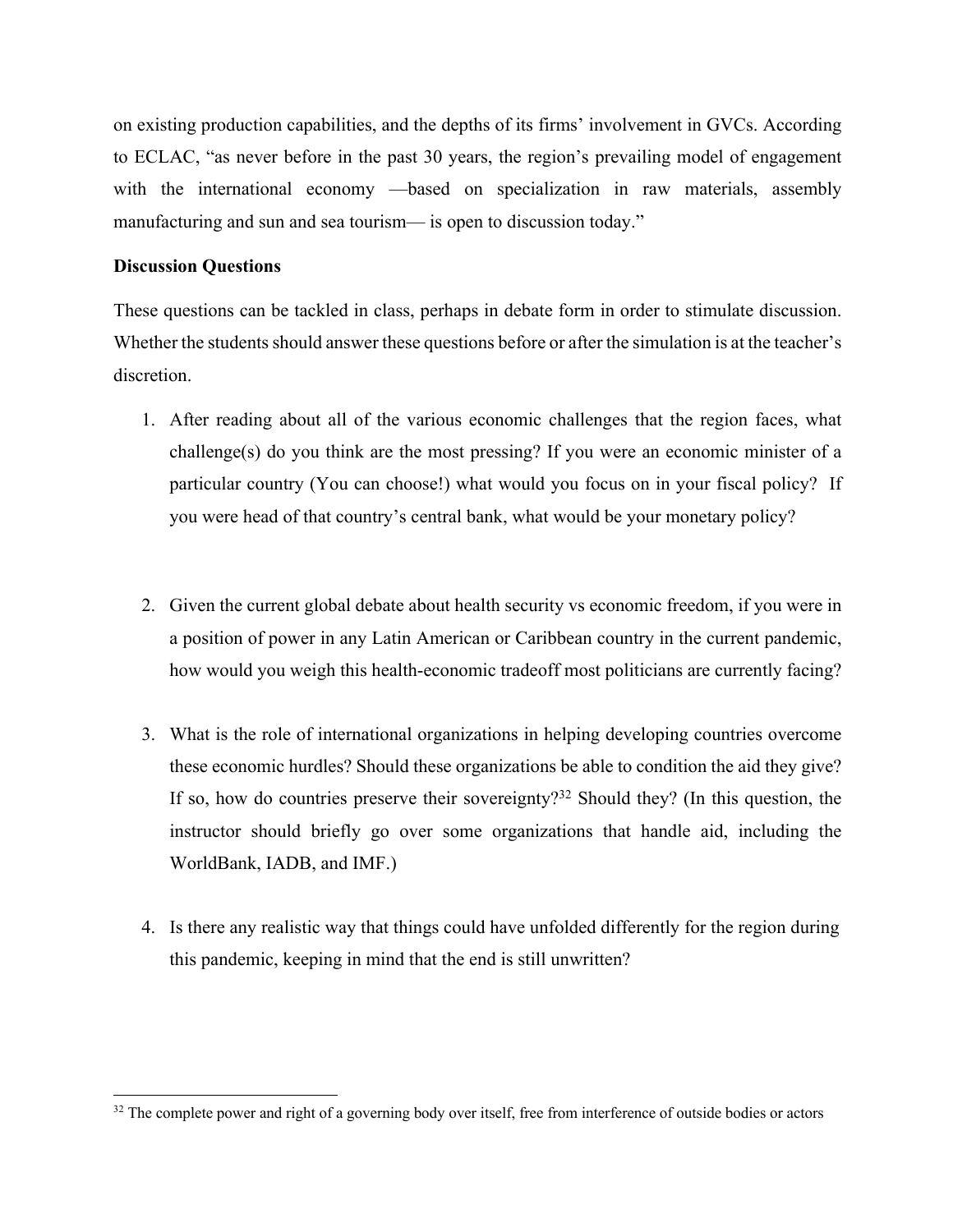5. Can you foresee a global economic order where Latin American and Caribbean countries are no longer dependent on further developed/industrialized countries to purchase their commodity goods and sell them manufactured goods? How would that come about?

# **Simulation**

"As the pandemic spreads across the region, its nature as a health, economic and social crisis is increasingly evident. The extent and duration of its effects, although still too uncertain to quantify, are becoming clearer. It will result in the region's worst economic and social crisis in decades, with damaging effects on employment, the fight against poverty and the reduction of inequality." – ECLAC COVID-19 Special Report No. 2.

# The scenario:

The Latin American and Caribbean Economic System (SELA) is holding a meeting for one of its Action Committees aimed at post-pandemic economic planning. The meeting is in present time and the goal of the representatives is to leave the meeting with a feasible action plan that countries in the region will be able implement once the pandemic subsides in order to re-invigorate their struggling economies.

SELA is an intergovernmental organization that groups 26 Latin American and Caribbean countries with headquarters in Caracas Venezuela. Its current membership includes Argentina, Bahamas, Barbados, Belize, Bolivia, Brazil, Colombia, Cuba, Chile, Ecuador, El Salvador, Guatemala, Guyana, Haiti, Honduras, Jamaica, Mexico, Nicaragua, Panama, Paraguay, Peru, Dominican Republic, Suriname, Trinidad & Tobago, Uruguay and Venezuela. SELA is primarily aimed at creating a forum for consultation and coordination amongst Latin American and Caribbean countries in order to adopt common positions and strategies on economic issues.

SELA's Action Committees are flexible cooperation mechanisms that are set up when more than two Member States voice interest in promoting projects in certain areas. In this case, the simulation takes for granted that the Action Committee for Post-Pandemic Economic Planning has already been set up. There is no specific set up for how the meeting unfold (i.e. no set rules of procedure). In fact, the simulation itself does not require a given format, simply discussion amongst participants and a moderator to make sure that the session remains productive.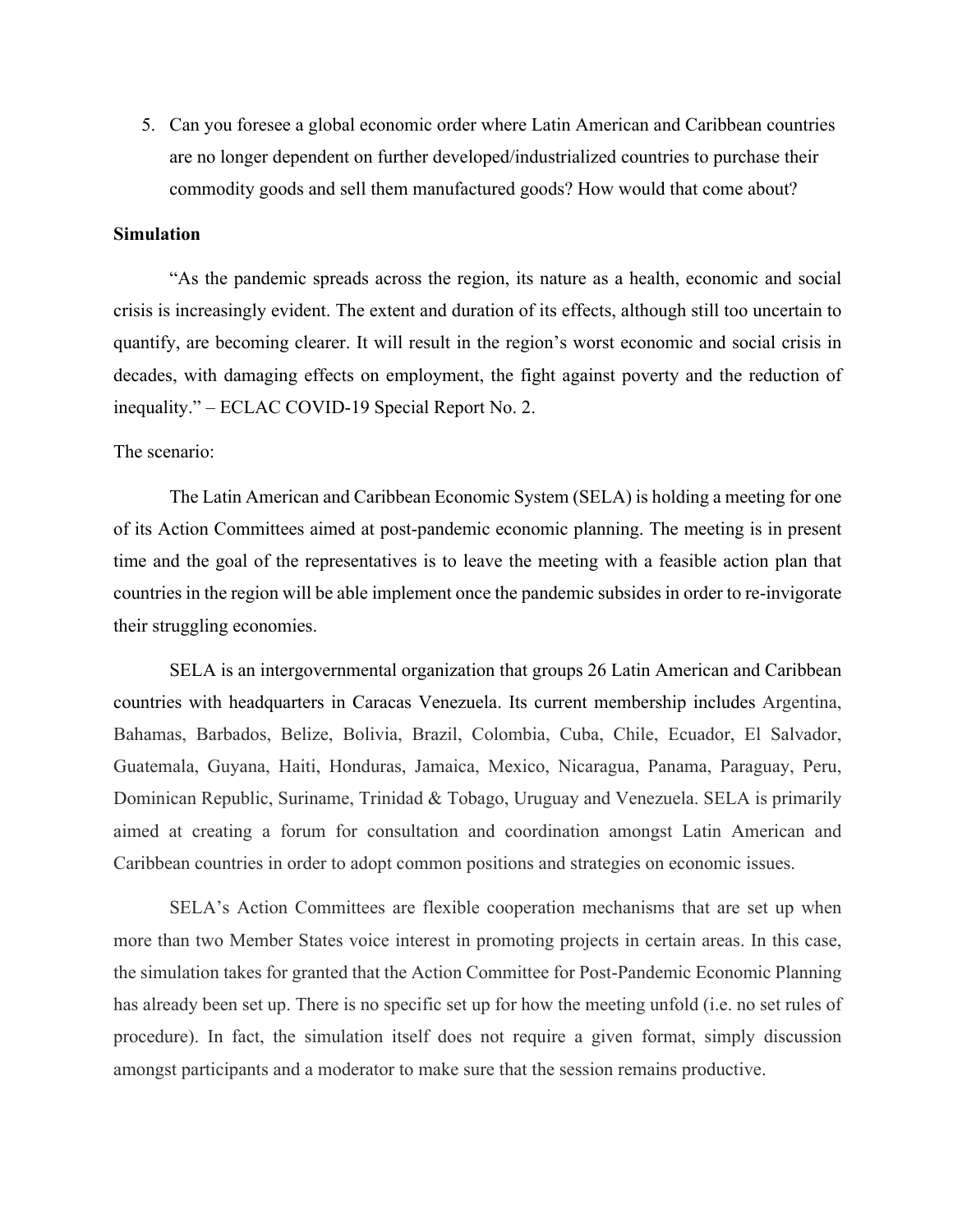It is important for the participants to not only think of a short term/reactive action plan, but also think of long term/proactive solutions that could include a restructure of economic systems. As the ECLAC report mentioned, the region is now able to restructure how it engages with the international economy (no longer just be the supplier of commodity goods). The participants should think about if and how that might take place.

The aim of this simulation is for participants to immerse themselves in the reality of a global pandemic by taking on the role of one of the region's leaders, collaborating with other leaders, working through large amounts of data, critically engaging with the material in the booklet, and thinking outside the box in order to come up with innovative solutions for the economic crisis the region is facing.

Participants should not solely rely on the information in this booklet. Further research, on the participants' given countries, on the nuances of their responses, and for updated data given the constantly changing landscape of this pandemic, is highly encouraged. It is also encouraged that participants come with potential solutions already prepared; however, the simulation must end with an action plan that is approved by supermajority (two-thirds). While participants might be collaborating with others for a region-wide approach, it is important for each representative to keep in mind the situation and interests of the country they are representing.

This is meant to be a two hour long simulation.

Please keep in mind the following two quotes by Alicia Barcena, the Head of ECLAC:

*"We must prepare for the post-COVID-19 world. We must think about the region's future in the new economic geography given the elevated dependence on imported manufactured goods. Industrial policies are needed that would allow the region to strengthen its production capacities and create new capacities in strategic sectors."*

*"To have an impact in the new global economy, the region must move towards greater regional integration in terms of production, trade and technology. Our countries' coordination on macroeconomic and production matters is crucial for negotiating the terms of the new normal, particularly with regard to an urgent aspect of the current crisis and in the medium term: the issue of financing for a new development pattern with equality and environmental sustainability."*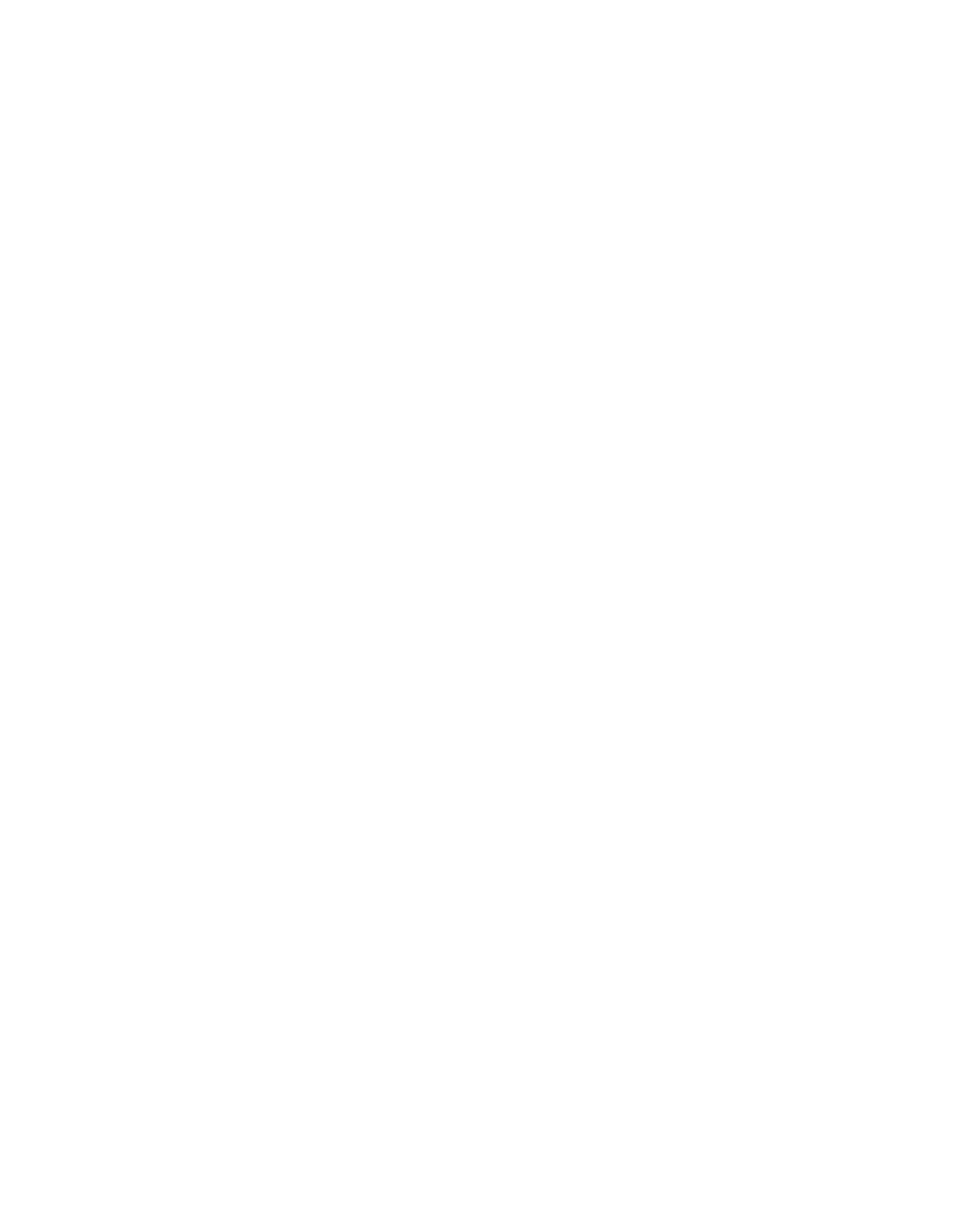# **References**

Economic Commission for Latin America and Caribbean. (2020). COVID-19 Special Report No.2: Measuring the impact of COVID-19 with a view to reactivation.

Franz, T. (2020). *Covid-19 and economic development in Latin America*. LSE. Retrieved 12 May 2020, from https://blogs.lse.ac.uk/latamcaribbean/2020/04/16/covid-19-and-economicdevelopment-in-latin-america/.

 SELA. (2020). *What is SELA*. Latin American and Caribbean Economic System. Retrieved 11 May 2020, from http://www.sela.org/en/what-is-sela/.

Werner, A. (2020). *Economic Policy in Latin America and the Caribbean in the Time of COVID-19*. IMFBlog. Retrieved 10 May 2020, from • https://blogs.imf.org/2020/04/16/economic-policyin-latin-america-and-the-caribbean-in-the-time-of-covid-19/.